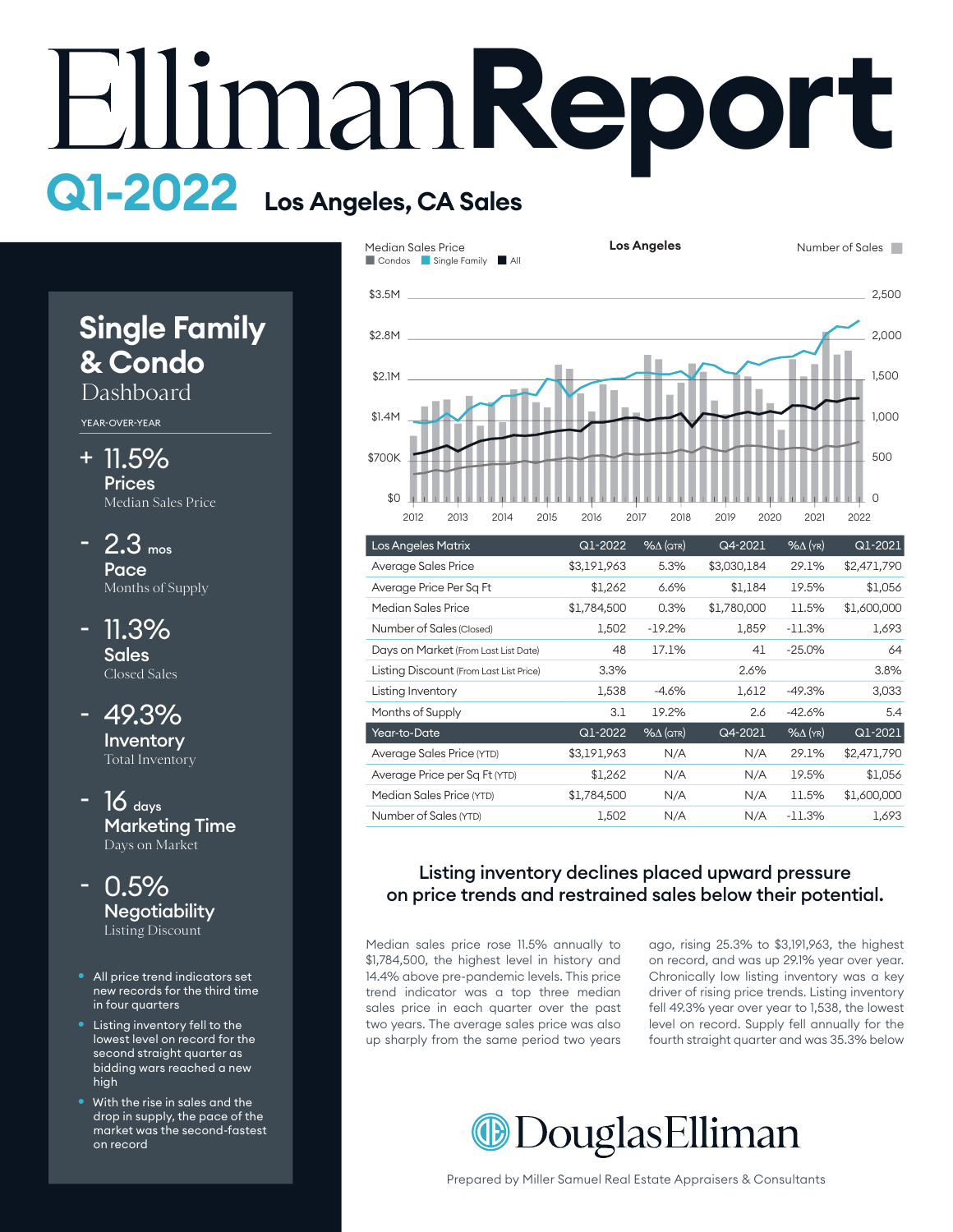# **Single Family**

- All price trend indicators jumped annually to new highs as listing inventory fell to a new low
- The number of sales declined year over year for the second time in three quarters

#### **Condo**

- All price trend indicators surged year over year to new highs as listing inventory fell sharply
- The number of sales declined year over year for the second time in three quarters

#### **Luxury**

Luxury condo listing inventory declined annually for the fourth consecutive quarter to a new low



## **New Development**  Condo

- Average sales price reach a new high for the second time in four quarters
- Sales slipped annually for the first time in six quarters

#### **Downtown** Condo

- Average price per square foot reached a new high after three straight quarters of annual gains
- Listing inventory fell year over year for the third straight quarter

# **Beverly Hills P.O.**  Single Family

- Average sales price surged to a new high as sales slipped year over year
- Listing inventory declined to a record low for the second straight quarter

the pre-pandemic levels. The collapse of listing inventory reined in demand as sales fell 12.4% annually to 6,820. Despite a year over year sales decline, the number of sales was 23.8% higher than pre-pandemic levels. As an indicator of continued demand despite falling sales, the market share of bidding wars reached 40.5%, the highest amount tracked.

| <b>Single Family Matrix</b>                              | Q1-2022                | $% \triangle (QTR)$          | Q4-2021                | $%$ $\Delta$ (YR) | Q1-2021                |
|----------------------------------------------------------|------------------------|------------------------------|------------------------|-------------------|------------------------|
| Average Sales Price                                      | \$5,022,686            | 11.2%                        | \$4,515,034            | 36.9%             | \$3,669,057            |
| Average Price Per Sq Ft                                  | \$1,414                | 7.7%                         | \$1,313                | 22.5%             | \$1,154                |
| Median Sales Price                                       | \$3,125,000            | 4.3%                         | \$2,997,500            | 22.9%             | \$2,543,000            |
| Number of Sales (Closed)                                 | 761                    | -25.7%                       | 1,024                  | -15.7%            | 903                    |
| Days on Market (From Last List Date)                     | 50                     | 13.6%                        | 44                     | -25.4%            | 67                     |
| <b>Condo Matrix</b>                                      | Q1-2022                | %∆ (QTR)                     | Q4-2021                | $%$ $\Delta$ (YR) | Q1-2021                |
| Average Sales Price                                      | \$1,311,828            | 8.5%                         | \$1,209,243            | 18.9%             | \$1,103,268            |
| Average Price Per Sq Ft                                  | \$896                  | 9.1%                         | \$821                  | 13.6%             | \$789                  |
| Median Sales Price                                       | \$1,035,000            | 5.1%                         | \$985,000              | 16.8%             | \$886,500              |
| Number of Sales (Closed)                                 | 741                    | $-11.3\%$                    | 835                    | $-6.2%$           | 790                    |
| Days on Market (From Last List Date)                     | 46                     | 21.1%                        | 38                     | -24.6%            | 61                     |
| <b>Luxury Single Family Matrix</b><br>(Top 10% of Sales) | Q1-2022                | %∆ (атк)                     | Q4-2021                | $%$ $\Delta$ (YR) | Q1-2021                |
| Average Sales Price                                      | \$19,958,947           | 25.0%                        | \$15,962,109           | 66.5%             | \$11,983,985           |
| Average Price Per Sq Ft                                  | \$1,993                | $-4.9%$                      | \$2,096                | 11.4%             | \$1,789                |
| Median Sales Price                                       | \$14,750,000           | 21.6%                        | \$12,125,000           | 44.6%             | \$10,200,000           |
| Number of Sales (Closed)                                 | 77                     | -26.0%                       | 104                    | $-15.4\%$         | 91                     |
| Days on Market (From Last List Date)                     | 92                     | 5.7%                         | 87                     | $-12.4%$          | 105                    |
| <b>Entry Price Threshold</b>                             | \$9,620,000            | 13.8%                        | \$8,450,000            | 35.0%             | \$7,125,000            |
| Luxury Condo Matrix<br>(Top 10% of Sales)                | Q1-2022                | $%$ $\Delta$ (QTR)           | Q4-2021                | $%$ $\Delta$ (YR) | Q1-2021                |
| Average Sales Price                                      | \$3,724,309            | 17.0%                        | \$3,183,149            | 29.2%             | \$2,882,141            |
| Average Price Per Sq Ft                                  | \$1,369                | 13.9%                        | \$1,202                | 15.3%             | \$1,187                |
| Median Sales Price                                       | \$3,050,000            | 17.3%                        | \$2,600,000            | 36.0%             | \$2,242,750            |
| Number of Sales (Closed)                                 | 76                     | $-9.5%$                      | 84                     | $-5.0\%$          | 80                     |
| Days on Market (From Last List Date)                     | 56                     | 7.7%                         | 52                     | -20.0%            | 70                     |
| <b>Entry Price Threshold</b>                             | \$2,250,000            | 17.7%                        | \$1,911,000            | 22.3%             | \$1,840,000            |
| New Development Condo Matrix                             | Q1-2022                | $%$ $\Delta$ (QTR)           | Q4-2021                | $%$ $\Delta$ (YR) | Q1-2021                |
| Average Sales Price                                      | \$5,844,012            | 6.0%                         | \$5,515,252            | 46.5%             | \$3,989,519            |
| Average Price Per Sq Ft                                  | \$1,310                | 0.8%                         | \$1,299                | 12.7%             | \$1,162                |
| Median Sales Price                                       | \$2,555,000            | $-30.9%$                     | \$3,700,000            | $-5.4%$           | \$2,700,000            |
| Number of Sales (Closed)                                 | 89                     | $-14.4%$                     | 104                    | $-6.3%$           | 95                     |
| Days on Market (From Last List Date)                     | 71                     | 34.0%                        | 53                     | $-5.3%$           | 75                     |
| Downtown Condo Matrix                                    | Q1-2022                | $% \triangle (QTR)$          | Q4-2021                | $% \Delta$ (YR)   | Q1-2021                |
| Average Sales Price                                      | \$806,091              | 7.4%                         | \$750,273              | 10.1%             | \$731,840              |
| Average Price Per Sq Ft                                  | \$791                  | 19.5%                        | \$662                  | 16.3%             | \$680                  |
| <b>Median Sales Price</b>                                | \$627,000              | $-5.7\%$                     | \$665,000              | $-7.7%$           | \$679,000              |
| Number of Sales (Closed)                                 | 134                    | 16.5%                        | 115                    | -27.2%            | 184                    |
| Days on Market (From Last List Date)                     | 61                     | 13.0%                        | 54                     | -33.7%            | 92                     |
| Beverly Hills P.O. Single Family Matrix                  |                        |                              |                        |                   |                        |
|                                                          | Q1-2022                | $% \triangle (QTR)$<br>41.8% | Q4-2021                | % $\Delta$ (YR)   | Q1-2021                |
| Average Sales Price<br>Average Price Per Sq Ft           | \$7,162,171<br>\$1,434 | 12.2%                        | \$5,051,585<br>\$1,278 | 83.4%<br>31.7%    | \$3,904,336<br>\$1,089 |
| <b>Median Sales Price</b>                                | \$3,097,960            | 5.0%                         | \$2,950,000            | 41.8%             | \$2,185,000            |
| Number of Sales (Closed)                                 | 64                     | 8.5%                         | 59                     | $-4.5%$           | 67                     |
| Days on Market (From Last List Date)                     | 52                     | -24.6%                       | 69                     | -30.7%            | 75                     |
|                                                          |                        |                              |                        |                   |                        |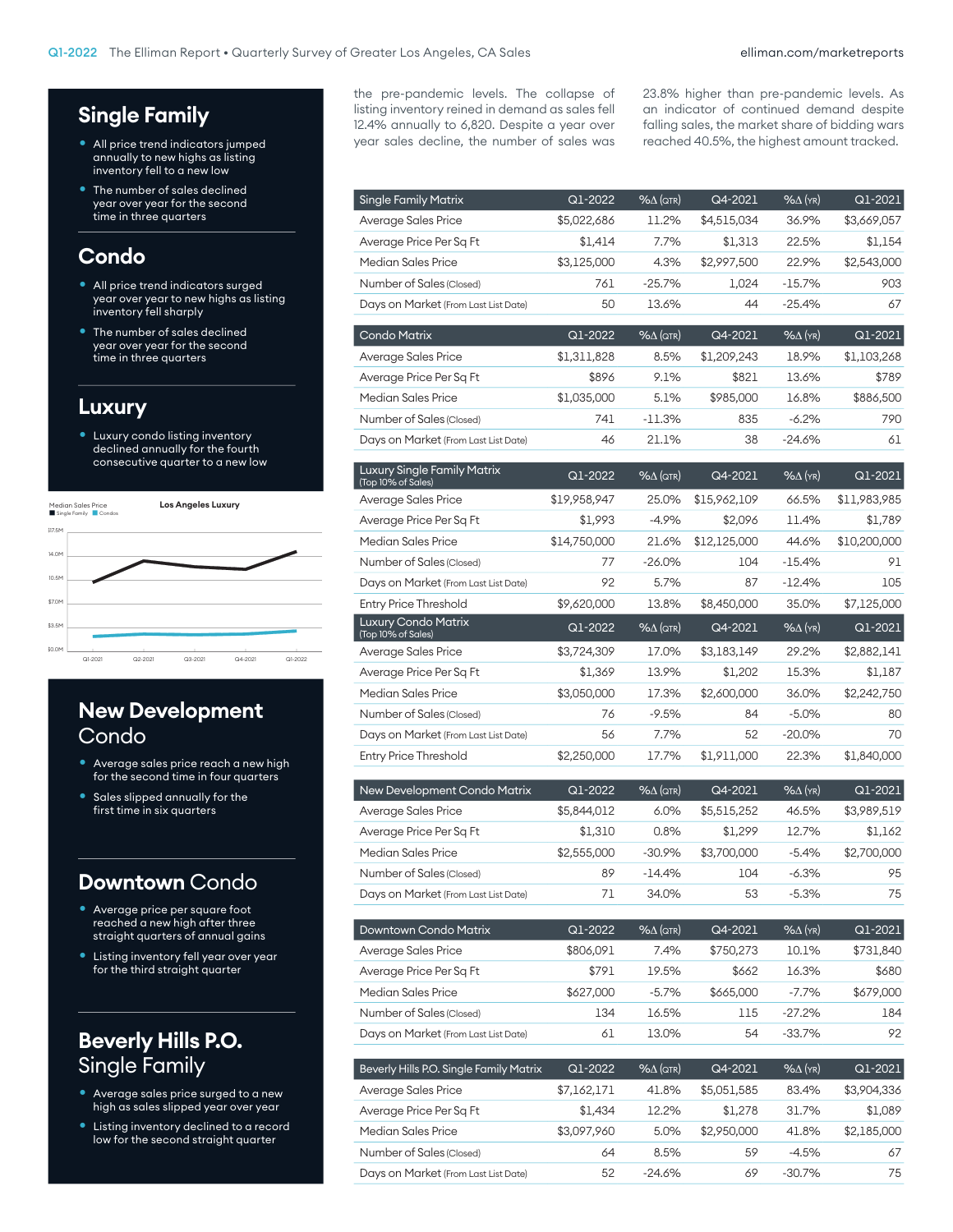# **Beverly Hills**

- Single family median sales price reached a new high for the sixth time in seven quarters
- Single family listing inventory fell sharply year over year for the fourth straight quarter
- **Condo price trend indicators surged** year over year with median sales price reaching a new high
- Condo sales slipped year over year after four quarters of significant increases

## **Bel Air & Holmby Hills**

- Single family median and average sales prices reached a new high aided by a surge in sales size
- Single family listing inventory dropped year over year to a new low

#### **Brentwood**

- Single family median sales price slipped annually for the first time in four quarters
- Single family listing inventory fell sharply year over year to a new low
- Condo price trend indicators surged year over year, with median sales price reaching a new high
- Condo sales slipped year over year for the first time in six quarters

#### **Century City & Westwood**

- Single family median sales price rose annually to the second-highest on record
- Single family listing inventory fell sharply year over year to the secondlowest on record
- Condo price trend indicators rose collectively year over year for the fourth consecutive quarter
- Condo sales rose annually for the sixth consecutive quarter

#### **Venice**

- Single family median sales price increased annually for the sixth straight quarter to a new high
- Single family listing inventory fell "year over year for the fourth consecutive quarter at a rising rate
- Condo median sales price slipped year over year for the third time in four quarters
- Condo listing inventory fell annually for the fourth straight quarter

| <b>Beverly Hills SF Matrix</b>       | $Q1 - 2022$  | $% \triangle (QTR)$          | Q4-2021      | $%$ $\Delta$ (YR)          | Q1-2021     |
|--------------------------------------|--------------|------------------------------|--------------|----------------------------|-------------|
| Average Sales Price                  | \$10,412,926 | 2.0%                         | \$10,211,254 | 19.9%                      | \$8,681,600 |
| Average Price Per Sq Ft              | \$1,890      | 4.9%                         | \$1,801      | 20.6%                      | \$1,567     |
| <b>Median Sales Price</b>            | \$9,560,000  | 16.6%                        | \$8,200,000  | 29.6%                      | \$7,374,000 |
| Number of Sales (Closed)             | 42           | $-20.8%$                     | 53           | 0.0%                       | 42          |
| Days on Market (From Last List Date) | 49           | -31.0%                       | 71           | $-52.4%$                   | 103         |
| <b>Beverly Hills Condo Matrix</b>    | Q1-2022      | $\frac{96}{4}$ (QTR)         | Q4-2021      | $% \Delta$ (YR)            | Q1-2021     |
| Average Sales Price                  | \$1,783,862  | 11.2%                        | \$1,604,319  | 26.5%                      | \$1,409,948 |
| Average Price Per Sq Ft              | \$881        | $-1.0\%$                     | \$890        | 16.7%                      | \$755       |
| Median Sales Price                   | \$1,550,000  | 11.2%                        | \$1,393,500  | 19.0%                      | \$1,302,500 |
| Number of Sales (Closed)             | 25           | $-3.8%$                      | 26           | $-3.8%$                    | 26          |
| Days on Market (From Last List Date) | 53           | 39.5%                        | 38           | $-37.6%$                   | 85          |
| Bel Air & Holmby Hills SF Matrix     | Q1-2022      | $% \triangle (QTR)$          | Q4-2021      | $% \Delta$ (YR)            | Q1-2021     |
| Average Sales Price                  | \$11,642,473 | 40.8%                        | \$8,270,000  | 175.3%                     | \$4,228,541 |
| Average Price Per Sq Ft              | \$1,451      | $-2.3%$                      | \$1,485      | 27.5%                      | \$1,138     |
| <b>Median Sales Price</b>            | \$5,150,000  | 10.8%                        | \$4,650,000  | 59.9%                      | \$3,220,000 |
| Number of Sales (Closed)             | 37           | $-22.9%$                     | 48           | $0.0\%$                    | 37          |
| Days on Market (From Last List Date) | 60           | 9.1%                         | 55           | $-32.6%$                   | 89          |
| <b>Brentwood SF Matrix</b>           | Q1-2022      | $% \triangle (QTR)$          | Q4-2021      | $\sqrt{8\Delta(\gamma R)}$ | Q1-2021     |
| Average Sales Price                  | \$6,041,745  | $-11.2\%$                    | \$6,801,133  | 22.1%                      | \$4,947,139 |
| Average Price Per Sq Ft              | \$1,385      | $-9.7%$                      | \$1,534      | 18.0%                      | \$1,174     |
| <b>Median Sales Price</b>            | \$3,695,000  | $-17.9\%$                    | \$4,500,000  | $-2.8%$                    | \$3,800,000 |
| Number of Sales (Closed)             | 69           | $-38.4%$                     | 112          | $-12.7%$                   | 79          |
| Days on Market (From Last List Date) | 62           | 26.5%                        | 49           | $-1.6%$                    | 63          |
| <b>Brentwood Condo Matrix</b>        | Q1-2022      | $\sqrt{2\Delta(\text{QTR})}$ | Q4-2021      | $\sqrt{8\Delta(\gamma R)}$ | Q1-2021     |
| Average Sales Price                  | \$1,308,995  | 14.9%                        | \$1,139,250  | 28.5%                      | \$1,019,016 |
| Average Price Per Sq Ft              | \$760        | 8.9%                         | \$698        | 13.6%                      | \$669       |
| <b>Median Sales Price</b>            | \$1,188,000  | 13.5%                        | \$1,047,000  | 27.5%                      | \$931,500   |
| Number of Sales (Closed)             | 59           | $-7.8%$                      | 64           | $-4.8%$                    | 62          |
| Days on Market (From Last List Date) | 26           | $-27.8%$                     | 36           | $-43.5%$                   | 46          |
| Century City & Westwood SF Matrix    | Q1-2022      | $% \triangle (QTR)$          | Q4-2021      | $\sqrt{2\Delta(YR)}$       | Q1-2021     |
| Average Sales Price                  | \$3,551,976  | $-20.7%$                     | \$4,481,550  | 13.9%                      | \$3,119,000 |
| Average Price Per Sq Ft              | \$1,159      | $-3.5%$                      | \$1,201      | 13.9%                      | \$1,018     |
| Median Sales Price                   | \$3,312,500  | $-2.6%$                      | \$3,400,000  | 30.4%                      | \$2,540,000 |
| Number of Sales (Closed)             | 38           | $-5.0%$                      | 40           | 2.7%                       | 37          |
| Days on Market (From Last List Date) | 26           | -16.1%                       | 31           | $-42.2%$                   | 45          |
| Century City & Westwood Condo Matrix | Q1-2022      | 96Д (QTR)                    | Q4-2021      | $\sqrt{\Delta(YR)}$        | Q1-2021     |
| Average Sales Price                  | \$1,506,790  | 7.2%                         | \$1,406,168  | 8.1%                       | \$1,393,322 |
| Average Price Per Sq Ft              | \$842        | 7.8%                         | \$781        | 5.4%                       | \$799       |
| <b>Median Sales Price</b>            | \$1,119,000  | 2.2%                         | \$1,095,000  | 10.2%                      | \$1,015,000 |
| Number of Sales (Closed)             | 172          | $-6.0\%$                     | 183          | 20.3%                      | 143         |
| Days on Market (From Last List Date) | 62           | 34.8%                        | 46           | $-7.5%$                    | 67          |
| <b>Venice SF Matrix</b>              | Q1-2022      | $% \triangle (QTR)$          | Q4-2021      | $% \Delta$ (YR)            | Q1-2021     |
| Average Sales Price                  | \$2,659,971  | $-2.8%$                      | \$2,735,674  | 22.3%                      | \$2,174,109 |
| Average Price Per Sq Ft              | \$1,121      | 3.7%                         | \$1,081      | 7.9%                       | \$1,039     |
| <b>Median Sales Price</b>            | \$2,550,000  | 1.2%                         | \$2,520,000  | 27.4%                      | \$2,001,000 |
| Number of Sales (Closed)             | 78           | -19.6%                       | 97           | 2.6%                       | 76          |
| Days on Market (From Last List Date) | 57           | 16.3%                        | 49           | $-8.1%$                    | 62          |
| Venice Condo Matrix                  | Q1-2022      | $% \triangle (QTR)$          | Q4-2021      | $% \Delta$ (YR)            | Q1-2021     |
| Average Sales Price                  | \$1,462,007  | $-1.4\%$                     | \$1,482,306  | 1.5%                       | \$1,440,992 |
| Average Price Per Sq Ft              | \$889        | $-2.9%$                      | \$916        | $-5.0%$                    | \$936       |
| Median Sales Price                   | \$1,373,500  | $-0.1\%$                     | \$1,375,000  | $-1.9\%$                   | \$1,400,000 |
| Number of Sales (Closed)             | 46           | $-4.2%$                      | 48           | 12.2%                      | 41          |
| Days on Market (From Last List Date) | 26           | $-21.2%$                     | 33           | $-62.3%$                   | 69          |